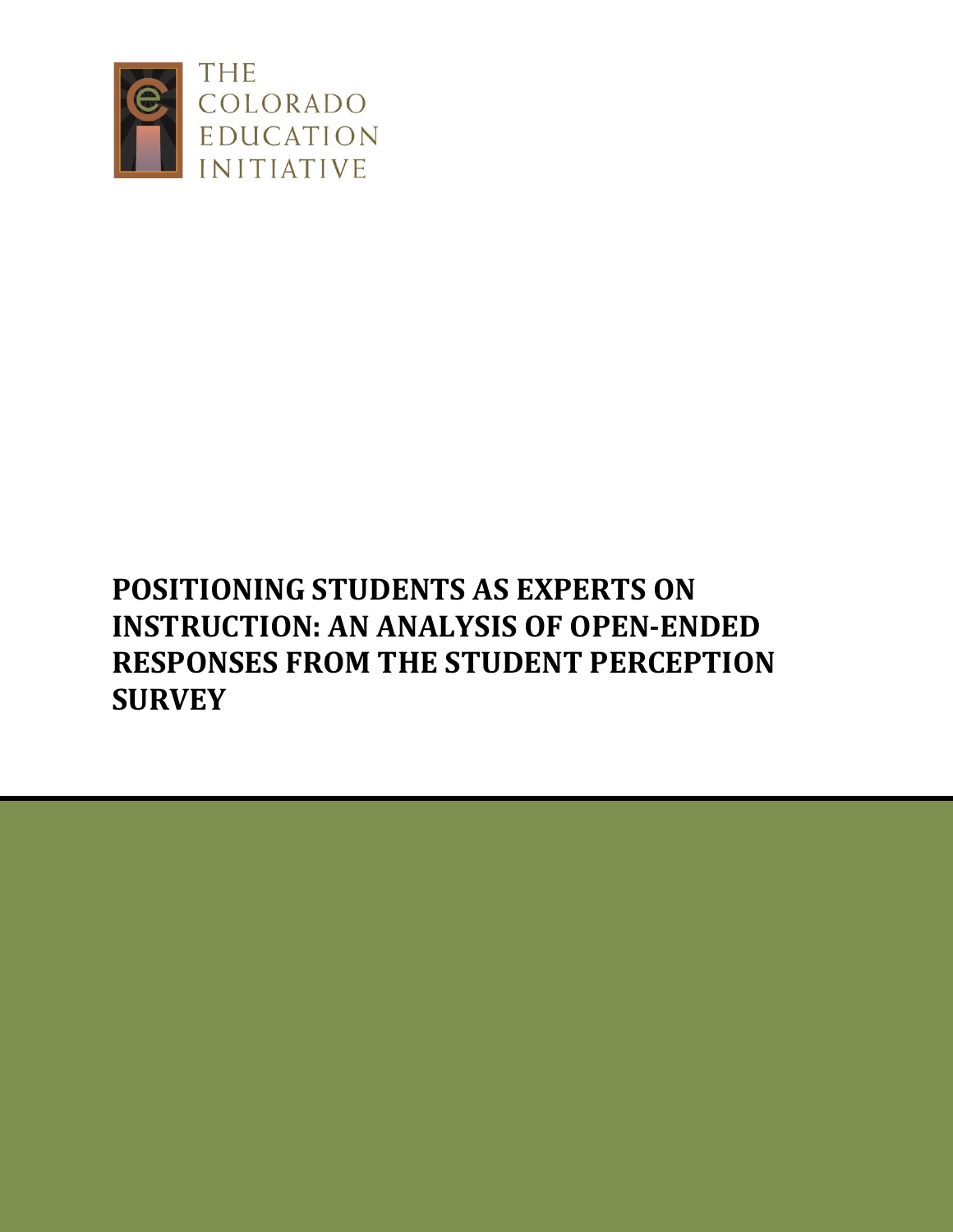# Table of Contents

| A Closer Look: Students' Views on Instruction                       | 10 |
|---------------------------------------------------------------------|----|
| Conclusion: Student Expertise on Teacher Effectiveness ____________ |    |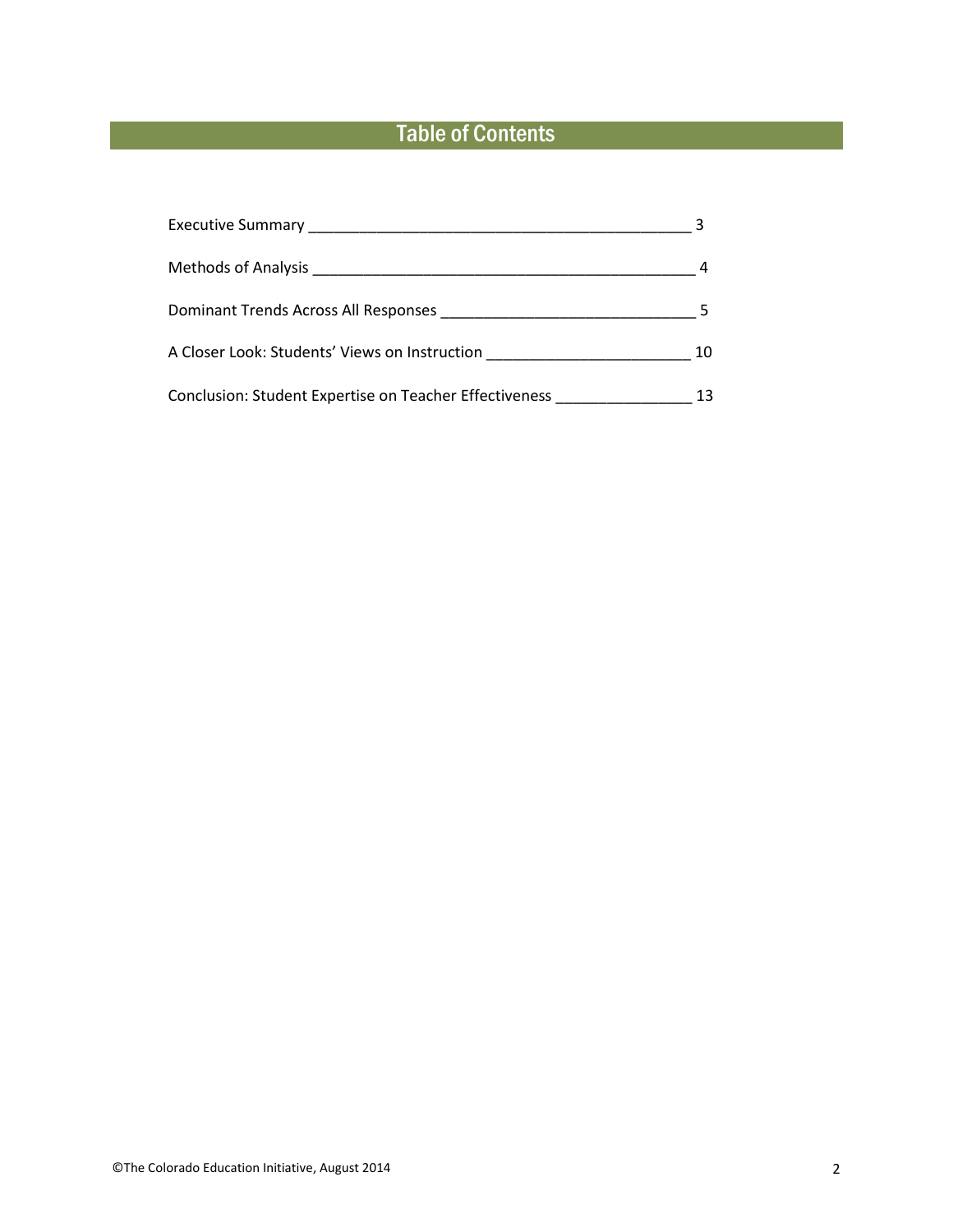#### Executive Summary

#### SURVEY PURPOSE AND GOALS

In the spring of 2013, The Colorado Education Initiative piloted a student perception survey (SPS) in 16 school districts across Colorado to engage elementary and secondary students in the educator effectiveness conversation.<sup>1</sup> The survey asked students to respond to a variety of closed-ended questions concerning their teachers and classroom environments. Students could also respond freely to the question "*Do you have any other thoughts or feedback for your teacher?"* via an open-response option at the end of the survey. This report highlights key findings of the open-ended response data from Colorado students. In particular, we were interested in whether students took the survey seriously and in what ways responses were substantive in nature. This analysis can help address teacher and district concerns about the SPS and emerging questions about how student feedback will be used in conjunction with other measures of teacher effectiveness.

In the second phase of analysis, student responses were coded for whether or not students commented on or made suggestions regarding the instructional practices in their classroom. These "instructional responses" were grouped into more specific categories that emerged from the data itself and represent more nuanced aspects of instruction.

#### SUMMARY OF KEY FINDINGS

This analysis of approximately 14,500 open-ended responses from both elementary and secondary students finds that the majority of students took the survey seriously, and many of the responses were specific and actionable in nature. (Teachers could likely alter or maintain their practices given student feedback.) Actionable responses came from students in all grades (3-12) and from a variety of different types of classrooms (including music, art, and physical education). Several themes emerged from the responses, including the *help* provided by teachers for enhanced understanding of material, *personal relationships and connections* with teachers, the *care* shown to students by teachers, teachers' *content knowledge*, how *prepared* students felt for future endeavors (including assessments), *instruction*, *classroom management*, *respect* between students and teachers, *grading policies*, issues of *justice and fairness*, and issues of *student voice and choice.*

With regard to students' views on instruction, we find that "students view good teaching and learning in a remarkably consistent and elegantly simple way."<sup>2</sup> Several themes emerged from these responses, including *clarity of explanation*, teacher-provided *tools for learning (*physical and experiential), teachers' *pace of instruction*, *assessment design*, allotted *time on task*, connections to *real-life experience*, *differentiation*, and opportunities for *critical thinking*. 3 These themes not only indicate that students are in tune with how their teachers are teaching, but that they also have a sophisticated sense of what effective instruction looks and feels like in practice, and what they may need from their teachers to be more successful in school. These results suggest that students are well-poised to respond substantively — and even actionably — to survey items about the teaching practices they experience.

<sup>&</sup>lt;sup>1</sup>Beginning in the spring of 2012 and concluding in the summer of 2013, The Colorado Education Initiative (CEI) developed and piloted a student perception survey to gather information about students' experiences in teachers' classrooms. CEI engaged Julia Kantor, an independent external evaluator, to analyze students' responses to the open-ended question that appeared at the end of the survey. This report presents a summary and findings of that analysis.

<sup>2</sup>Wilson, B., and Corbett, D. "Student Perceptions on Good Teaching: Implications for Adult Reform Behavior." In *International Handbook of Student Experience in Elementary and Secondary School*. Thiessen, D., and Cook-Sather, A. (eds.). Springer, 2007 238-311.

 $3$ While some of these aspects of instruction certainly overlap (e.g., connections to real-life experience is also a tool for learning), student references to each aspect were distinct enough to create separate categories.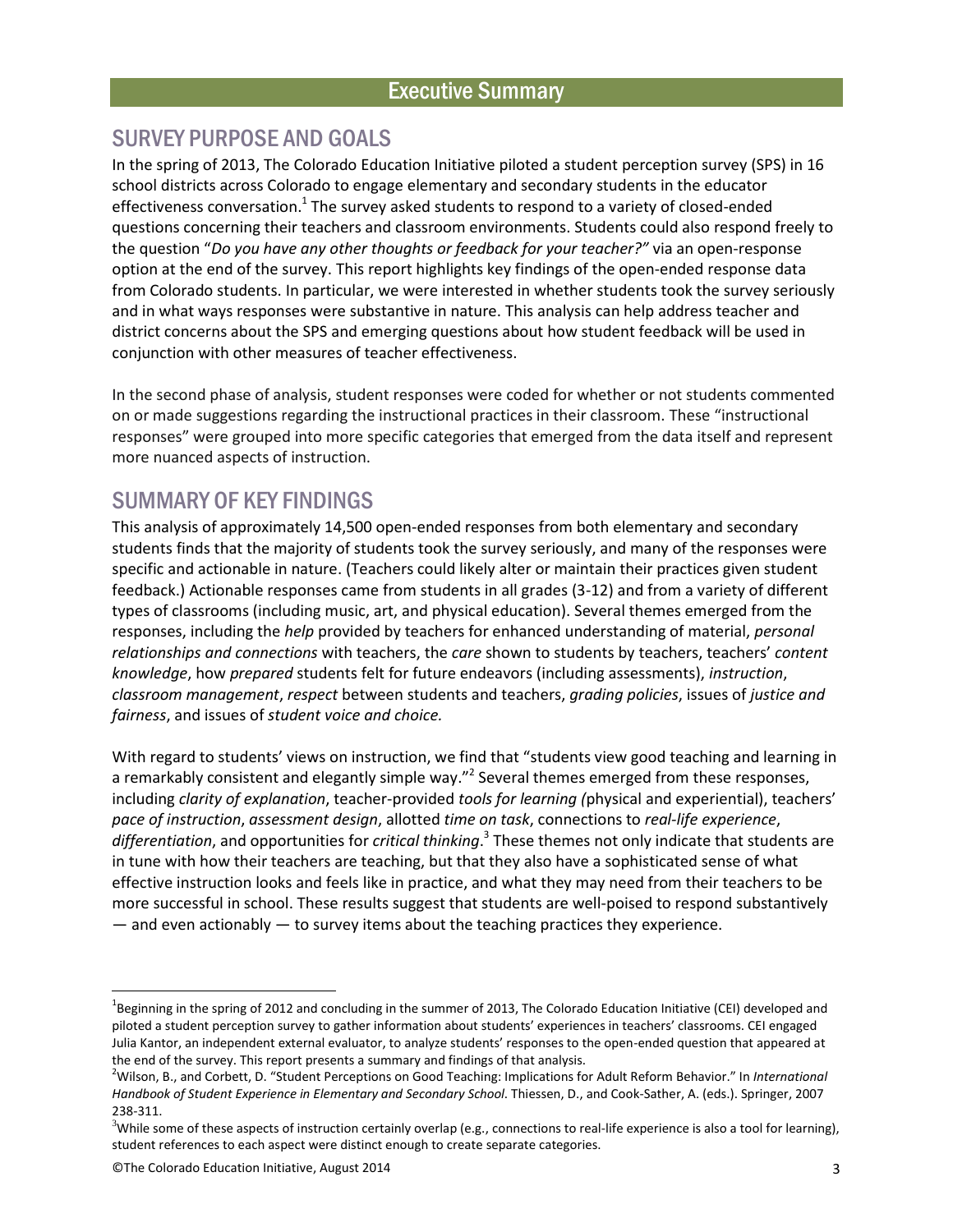#### Methods of Analysis

Among the almost 30,000 student responses to the SPS were 14,539 responses to the question "*Do you have any other thoughts or feedback for your teacher?"*<sup>4</sup> These responses were coded as substantive (the student response was on-topic and provided at least a general statement about the teacher and/or classroom environment) or off-topic (the student's provided written response did not address the question). The substantive responses were then coded as actionable or not, where an actionable response represented feedback specific enough for teachers to take action to alter or maintain their current classroom practices. For example, the response, "My teacher is great!" would be deemed substantive but not actionable, whereas "My teacher is great because he provides us with multiple ways of understanding the material" would be considered actionable.

Next, actionable responses were categorized thematically to get a sense of the overall trends across student feedback. This step revealed high-level insights into the nature of the actionable student responses and an overall sense of the feedback students had for their teachers.

In the second phase of analysis, a random sample of 20 percent (N=1955) of the actionable responses (N=9643) was taken. This sample was coded for whether or not students commented on or made suggestions regarding the instructional practices in their classroom. These instructional responses were grouped into more specific categories that emerged from the data itself and represent more nuanced aspects of instruction. Themes from the entire data set and this sample set are outlined below, supported by representative quotes.

<sup>&</sup>lt;sup>4</sup>Excluded from this number are the approximately 1,500 students who answered "No" or its equivalent to the open-ended question. These responses were placed in the "nonresponse" group.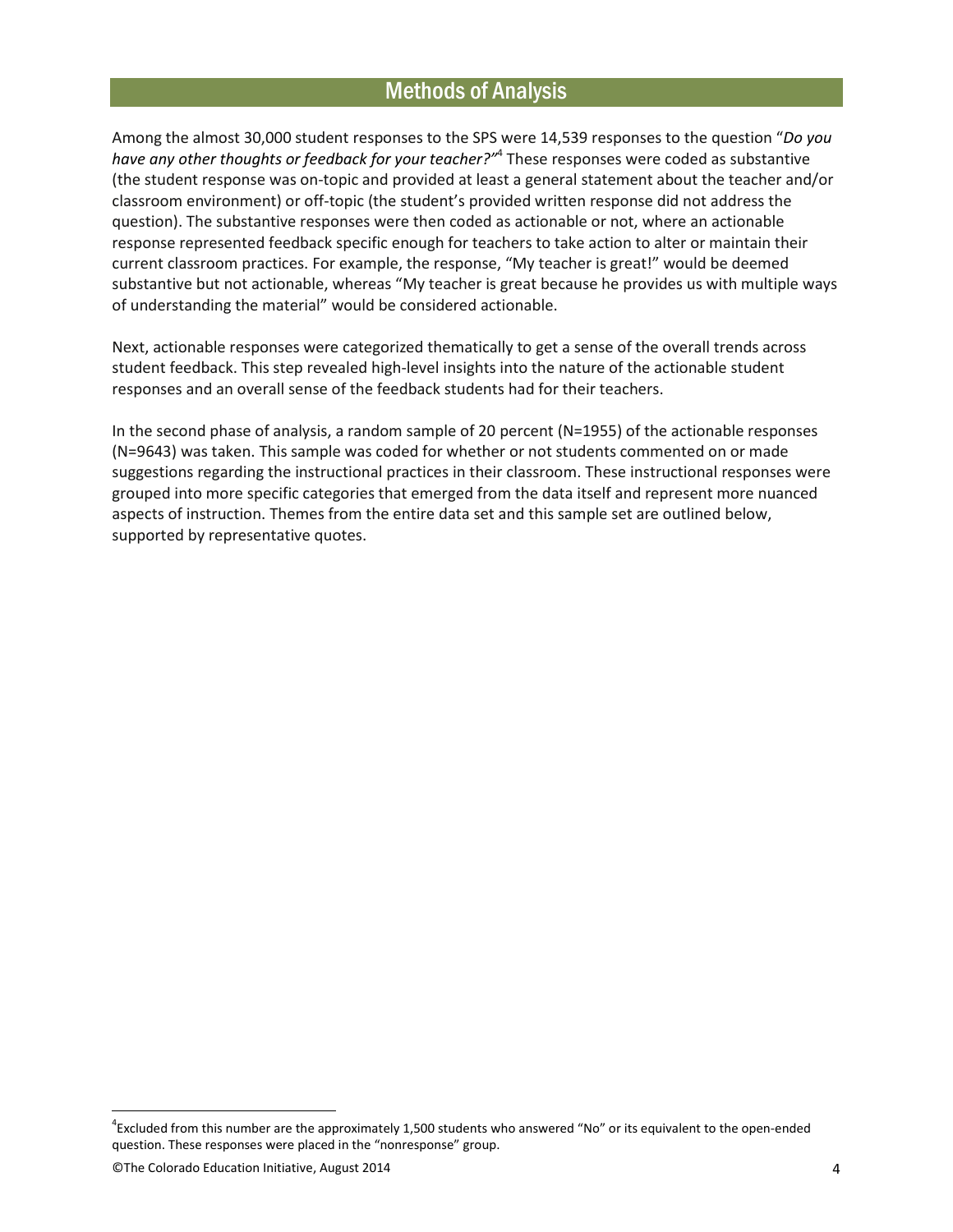#### Dominant Trends Across All Responses

Of the 14,539 student responses to the open-ended question, 98.6 percent (N=14,341) were considered substantive (i.e., they were on-topic and provided general information about what the student thought about a teacher). This finding was consistent across grades and subject areas. (See Tables 1 and 2.)

| Subject Area                  | Percent<br>Substantive | Percent<br>Actionable |
|-------------------------------|------------------------|-----------------------|
| Art                           | 98.8%                  | 55.6%                 |
| Elementary (Homeroom)         | 99.1%                  | 60.2%                 |
| Language Arts                 | 98.4%                  | 68.8%                 |
| <b>Mathematics</b>            | 98.5%                  | 72.7%                 |
| Music                         | 98.1%                  | 68.6%                 |
| Physical Education and Health | 98.0%                  | 59.4%                 |
| Science                       | 98.9%                  | 72.3%                 |
| Social Studies                | 98.6%                  | 70.1%                 |
| World Languages               | 98.6%                  | 74.9%                 |

Table 1. Percent of Responses Coded as Substantive or Actionable, By Subject Area

|  |  |  |  | Table 2. Percent of Responses Coded as Substantive or Actionable, By Grade |  |  |  |
|--|--|--|--|----------------------------------------------------------------------------|--|--|--|
|--|--|--|--|----------------------------------------------------------------------------|--|--|--|

| Grade | Percent<br>Substantive | Percent<br>Actionable |
|-------|------------------------|-----------------------|
| 3     | 98.6%                  | 45.8%                 |
| 4     | 98.6%                  | 60.3%                 |
| 5     | 99.5%                  | 69.7%                 |
| 6     | 99.4%                  | 69.6%                 |
| 7     | 98.7%                  | 68.1%                 |
| 8     | 97.3%                  | 69.2%                 |
| 9     | 98.0%                  | 66.9%                 |
| 10    | 98.6%                  | 70.0%                 |
| 11    | 98.8%                  | 73.9%                 |
| 12    | 98.6%                  | 70.7%                 |

66.3 percent of student responses (N=9,646) were coded as actionable, meaning that they contained specific feedback that teachers could likely act upon. Although student responses in some subjects and grades were slightly more likely to provide actionable feedback (e.g., students in higher grades and in core academic subjects), in general, actionable responses came from students in *all* grades (3-12) and from a variety of classroom types (including music, art, and physical education).

In general, the actionable responses from students can be categorized into the following themes (described in greater detail below): 5

<sup>&</sup>lt;sup>5</sup>Because the purpose of this analysis was to explore the extent to which student responses were substantive and actionable, dominant themes identified in these responses were not quantified (e.g., percent of responses for each theme). They were, however, identified to show evidence of students taking the survey seriously and providing important feedback for their teachers. Furthermore, because of the final number of student responses (roughly half of the pilot sample), we do not believe these responses are necessarily representative of all students' perception of their teachers and classrooms.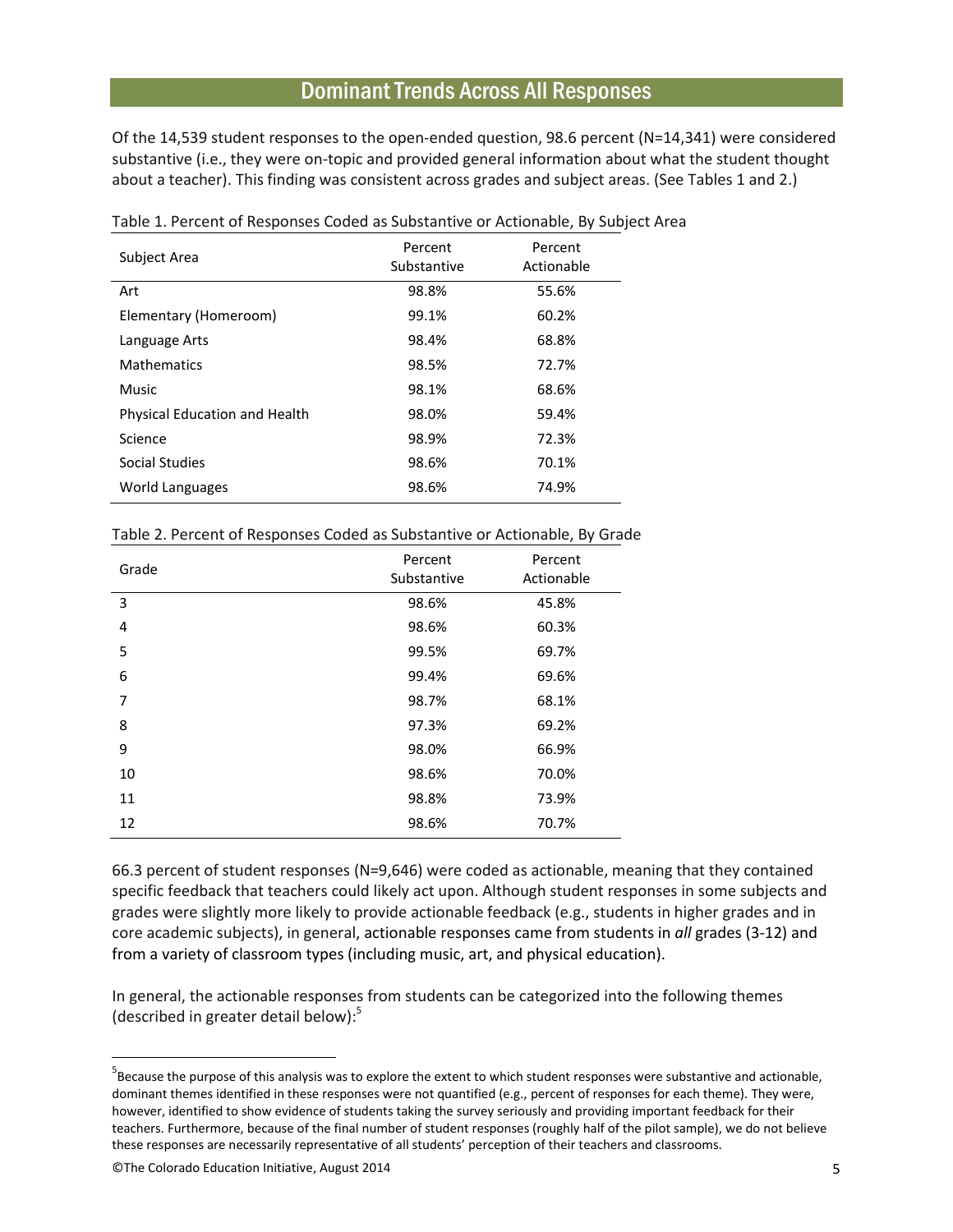- Help for understanding
- Personal relationships
- Care
- Content knowledge
- Preparation for the future
- Instruction
- Classroom management
- Respect
- **•** Grading
- Justice and fairness
- Student voice and choice

In some cases, students' responses touched on matters of particular sensitivity and importance to school climate, such as race, gender, and bullying. Responses of this nature can help school and district leaders confront serious problems that may be hidden because students lack a safe place to discuss them. We have included a few responses of this type below to accurately convey the range and depth of topics that students addressed, and to help school and district leaders build a vision for how an SPS can aid efforts to [create safe, welcoming school environments for all students.](http://www.coloradoedinitiative.org/resources/transforming-school-climate-toolkit/)

# HELP FOR UNDERSTANDING

Students commented on the additional help they received from their teachers when they needed to be more successful in school. Following are representative responses<sup>6</sup> that demonstrate this theme:

- "This teacher is a very good teacher. She helps me with everything I need help on and if I still don't get the question or lesson, she will help me and explain it better to me until I understand." (Grade 6)
- "Sometimes my teacher doesn't help me when I need it. Sometimes I feel scared to ask for help." (Grade 5)
- "When I look like I am having a hard time, she helps me most of the time." (Grade 4)
- "I love him as a teacher but when I need help, I usually don't get help from him. He just tells me to go to another student for help." (Grade 10)

# PERSONAL RELATIONSHIPS

Students referred to the ways their teachers connected with them and got to know them beyond the classroom context. Following are representative responses that demonstrate this theme:

- "You're an amazing teacher. I really love being in your class. … I also really love how much you can relate to your students. It takes your relationship with your students to a more personal level, which makes it so that the student feels like you're someone to trust." (Grade 6)
- . "Wow, I just really love [teacher name]. She's my favorite teacher. I just have to stop and think about how lucky I am to have such an amazing teacher like her because she understands me and treats me like family. It makes me feel really cared for and loved." (Grade 11)
- "You are my favorite teacher because you always make learning fun and explain things clearly and help the students when they need it. Try to learn about students' personal [lives] a little more so you can tell when something's wrong or understand students and what their life is like." (Grade 6)

#### **CARE**

<sup>&</sup>lt;sup>6</sup>Spelling and grammar have been edited in responses without changing the meaning of student comments.

<sup>©</sup>The Colorado Education Initiative, August 2014 6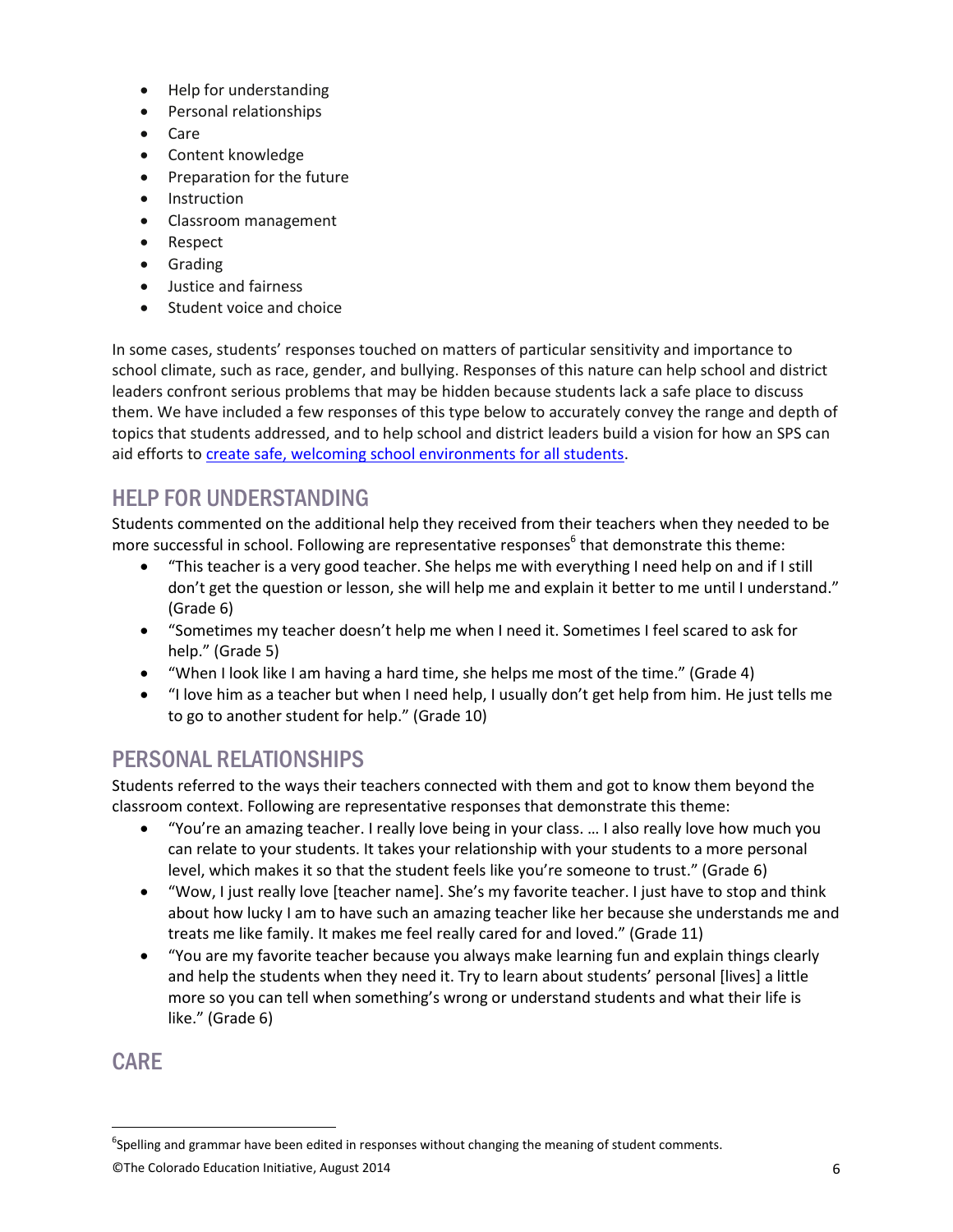Students referred to the care shown by their teachers. Following are representative responses that demonstrate this theme:

- "You are a very respecting, kind, caring, loving, and wonderful teacher, and I know that every time things get tough, I can go to you for help or support, and I just want to thank you." (Grade 4)
- "I feel like my teacher doesn't like me. She doesn't care. When I'm hurt, my teacher will sometimes say you're OK." (Grade 5)
- "She honestly cares about us as students. As a theater teacher, people do not always rank her as the highest of importance to other teachers. But she is the go-to teacher when we need help, whether it be in our theater life, school life, or personal life. She is always there to lend an ear and help in any way she possibly can. When she tells us she loves her students, she truly means it." (Grade 11)

# CONTENT KNOWLEDGE

Students referred to their teacher's knowledge of the subject or discipline. Following are representative responses that demonstrate this theme:

- "[My teacher] has a wealth of knowledge in her subject and constantly searches for new ways to present the material that are relevant to students. I believe she could improve in her understanding of the IB curriculum as she is only a first-year IB teacher and seems to get stuck in an AP format when trying to teach IB." (Grade 12)
- "Very good teacher and knows a lot of the material. Very well-educated in everything that is taught and provides a lot of help when it is needed. Also, she works with you if something is wrong and is very reasonable." (Grade 11)
- "[Teacher name] is a lovely music teacher. She knows a lot and picks music that she thinks will interest the whole class." (Grade 7)

# PREPARATION FOR THE FUTURE

Students referred to their teachers' ability to prepare students for future endeavors, including more advanced classes or grades, college, jobs, and assessments. Following are representative responses that demonstrate this theme:

#### **Advanced Classes/Grades, College, Jobs**

- "I've known [teacher name] for three years, and she knows me and I know her. We work on what is necessary and I know she knows what I need to learn. I know what I need to learn, too. What I do with her in classes makes me think, 'She is teaching me this for a reason. I will figure out why she is teaching this. She is teaching this because I will need these skills in the future.'" (Grade 4)
- $\bullet$  "Teacher name) is one of the best teachers I have had, and he makes learning fun for all of the students. … When I need help for a future job in my life, he helps me find jobs of what I like to do and want to be." (Grade 9)
- "Most students don't care for this teacher. Sometimes he comes off [as] shy/aloof, and that bothers a few. Also, he does assign a lot of homework, and sometimes can't get through what he's grading in time (e.g., editing our essays). But, it's all coming from a good place. He wants us to understand the materials and prepare us for the college workload." (Grade 12)

#### **Assessments**

 $\overline{a}$ 

 "[Teacher name] is the most amazing teacher at [school name]. She is literally the only teacher who 1. teaches EVERYTHING that is on the CFAs<sup>7</sup> and/or tests, [and] 2. reviews what the class

 $^7$ CFA refers to Common Formative Assessment.

<sup>©</sup>The Colorado Education Initiative, August 2014 7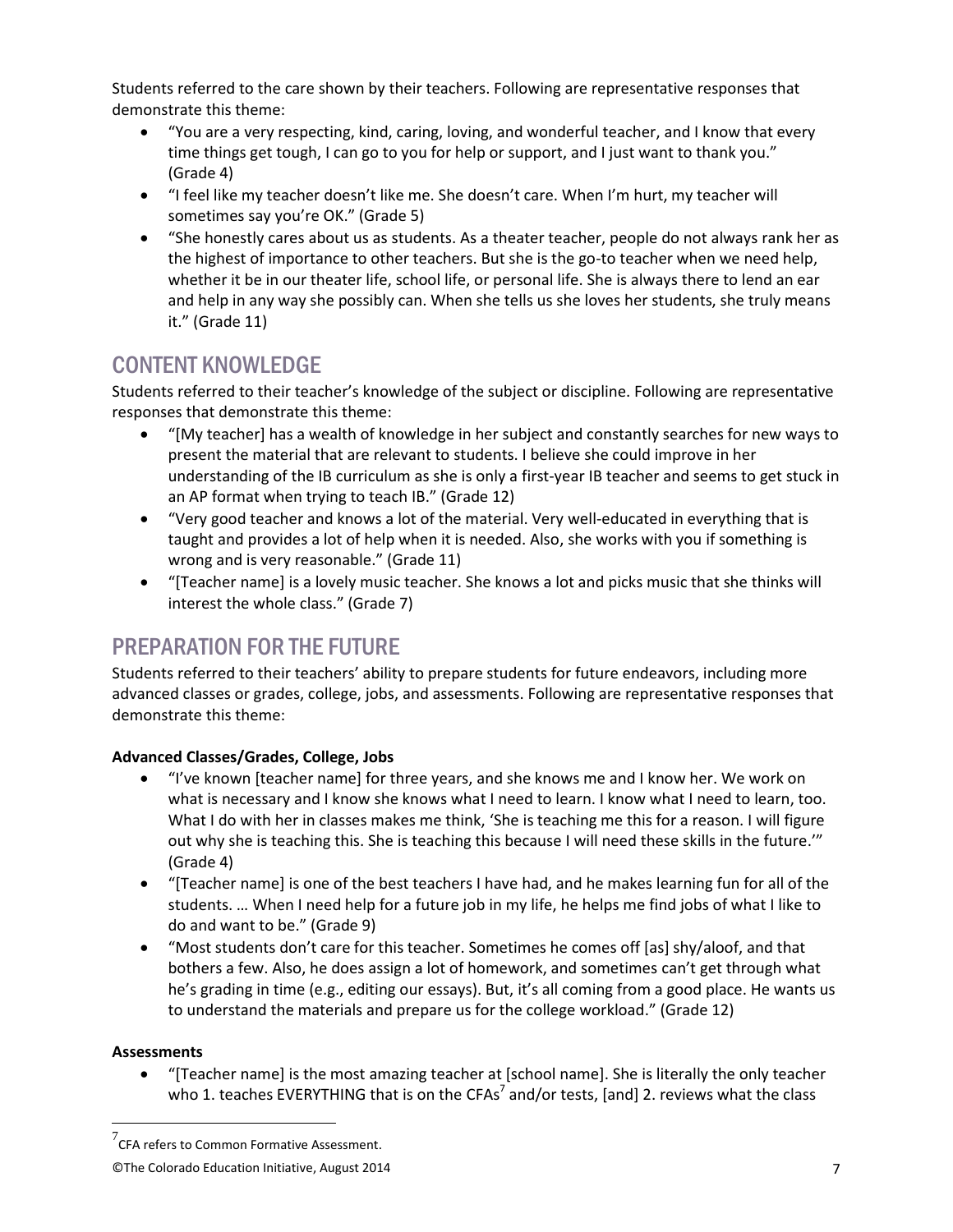needs help on and explains it so it's quick and easy to understand right before a difficult test." (Grade 10)

- "When there is going to be a large section about something on a test, spend more time on it instead of just glimpsing over the information." (Grade 8)
- "There are major concepts on AP practice exams which weren't covered adequately in class, so I wish the class was more consistent with AP material on the test." (Grade 12)

# **INSTRUCTION**

Students referred to the instruction they experienced or did not experience in their classroom. These responses include suggestions for future instructional practices and comments about the nature of this instruction. (**Note:** A closer analysis of instruction follows this section.) Following are representative responses that demonstrate this theme:

- "My teacher understands that people learn in different ways and so she does a great job of challenging the advanced kids, giving the average kids work for their level of understanding, and giving the struggling kids plenty of reassuring help and encouragement." (Grade 4)
- "Sometimes I feel like [teacher name] just brushes on the surface of things, never really getting into the 'nitty-gritty.' Our lessons sometimes seem slightly one-dimensional. A student will ask a "why" question instead of the comfortable "what," and she will sometimes respond with something like, 'Well, that's just how it is.'" (Grade 11)
- "She restates ideas in different ways to reach kids that comprehend things differently." (Grade 8)
- "She tends to teach with just speaking and not much examples/doing. ... I often have a hard time understanding the tougher concepts because of this." (Grade 11)

# CLASSROOM MANAGEMENT

Students referred to their teacher's ability and willingness to manage student behavior in the classroom. Following are representative responses that demonstrate this theme:

- "While I might get angry at her for being so persistent about every other little detail, I know [teacher name] is a great teacher. She is always so helpful and understanding. She has improved since the beginning of the year with handling inappropriate and unacceptable behavior." (Grade 4)
- "Well, when the class is really rowdy, she doesn't exactly do anything about it. She usually just says, "Guys, quiet down," and it's really hard to learn. Kids in class are always browsing around everywhere, talking to people, and it's distracting." (Grade 6)
- "She instills discipline in the classroom, but harbors an environment of acceptance and excitement to learn." (Grade 11)
- "Yes, I feel like a lot of kids are bullied and no one notices." (Grade 5)

### RESPECT

Students referred to the respect they had for their teachers and/or the respect they got from their teachers. Following are representative responses that demonstrate this theme:

- "This teacher tells me she likes me, but I do not feel respected in this class." (Grade 11)
- "She pushes us way too hard in Fitness and I feel like she doesn't have respect for those of us who are not as fit as others. She does not realize when people feel uncomfortable or are being bullied." (Grade 9)

### GRADING

Students referred to the grading policies and practices in their classroom. Following are representative responses that demonstrate this theme: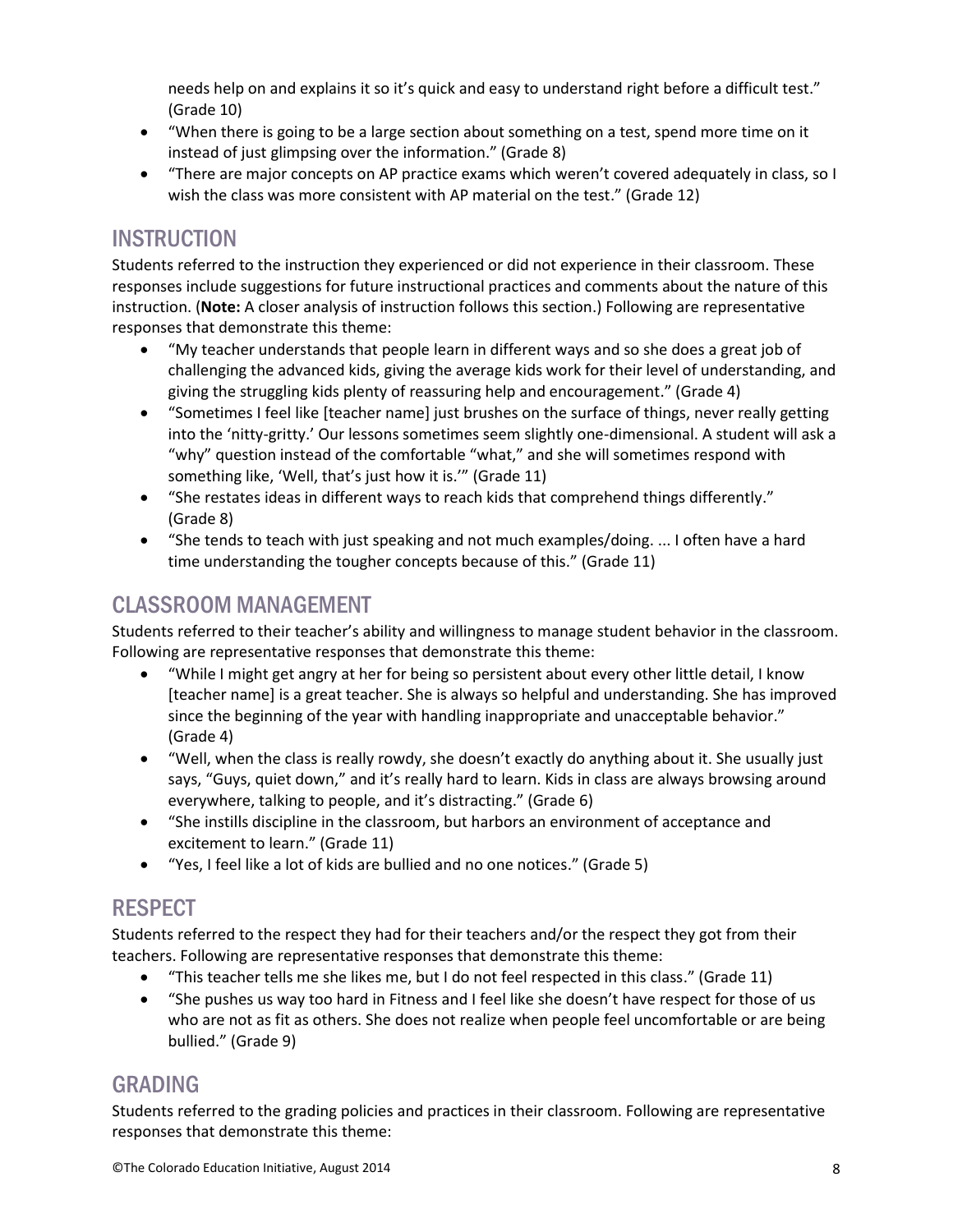- "When grading tests, try giving an answer partial credit for getting [a] majority of the question correct. Instead, one small mistake results in a full 0 on the question." (Grade 10)
- "She grades based on personal opinion of work and student rather than grading based on the rubrics she hands out and says that's what she grades from." (Grade 12)

# JUSTICE AND FAIRNESS

Students referred to fairness in their classrooms, particularly in terms of how they or others are treated in relation to other students or groups. Following are representative responses that demonstrate this theme:

- "My teacher is awesome! I feel like I can talk about anything to her. She is nice to each and every one even if she likes one better than the other. I know that she doesn't care about your skin color, just about our personality." (Grade 5)
- "You single out students very frequently and do not treat all students the same." (Grade 8)
- "… He doesn't treat everybody the same way, and he makes people feel uncomfortable in his class." (Grade 9)
- "She shows racist videos and she constantly puts me in an uncomfortable spot in front of the whole class." (Grade 8)

# STUDENT VOICE AND CHOICE

Students referred to the degree to which they felt listened to in their class and/or the amount of choice they had in the curriculum. Following are representative responses that demonstrate this theme:

- "You are an amazing teacher and make me (and hopefully others, too) overjoyed to be one of your students. You make me feel like I always fit in and can express my ideas without being afraid to talk to you or the class out loud or in private." (Grade 5)
- "[Teacher name] needs to treat kids better and have more respect for them and their thoughts and opinions." (Grade 6)
- "I like it that she respects my thoughts." (Grade 3)
- "When I try to state my opinions or ask questions, he just gets mad and walks away. Also, when I try to have a conversation with him stating my opinions on some things, he tells me I'm being disrespectful and to stop." (Grade 8)
- "I always feel sad because the teacher never listens to me." (Grade 3)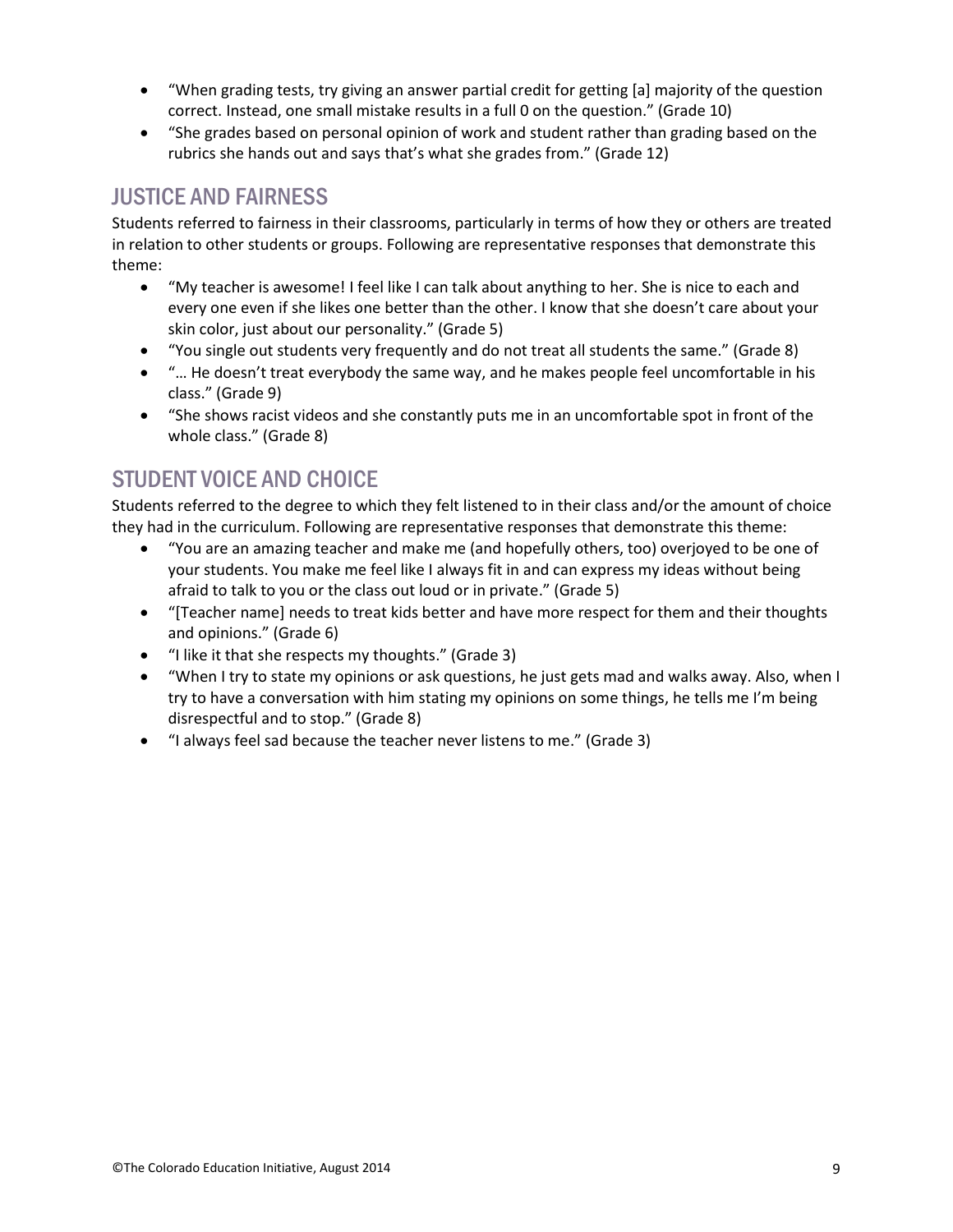#### A Closer Look: Students' Views on Instruction

Of the 1,955 student responses sampled from those determined actionable, 26 percent referred to instruction in the classroom. The following eight themes emerged from the student responses referring to their teachers' instructional practices (described in greater detail below):

- Explanation
- Tools for learning
- Pace of instruction
- Assessments
- Time on task
- Real-life experiences
- Differentiation
- Critical thinking

#### EXPLANATION

Students referred to the amount and/or clarity of explanations their teacher gave concerning work or task directions. Following are representative responses that demonstrate this theme:

- "She is amazing. … I wouldn't ask for a better English teacher. Right now we are reading [a complex text] and it is very confusing, but she explains it all very well." (Grade 9)
- "I've had to do a lot of outside studying because I don't feel like she does a good job at explaining things clearly." (Grade 10)
- "She explains the questions/problems in a way that is understandable."(Grade 6)
- $\bullet$  "Teacher name) does a great job of explaining everything he teaches, and when we don't understand it, he goes back over it to make sure that everyone gets it before we move on." (Grade 10)

### TOOLS FOR LEARNING

Students referred to the various tools that their teacher gave them to help them learn content and skills. They commented on the physical (e.g., textbooks, notes) and experiential (e.g., demonstrations, discussions) tools that their teachers did or did not provide. Following are representative responses that demonstrate this theme:

#### **Physical**

- "My teacher is really nice and I want to be in her class when I'm in  $4<sup>th</sup>$  grade. She helps me learn 3D shapes by letting me use one if I really need it." (Grade 3)
- "Overall [teacher name] does an excellent job at making sure we put in the effort to understand trigonometry. … I like that lately she has added more quizzes and review packets before a test so that we know what to expect." (Grade 11)
- "[Teacher name] makes us teach ourselves most of the time. With homework, none of us know how to do what she is assigning. We need the notes to know how and she doesn't give us the notes until the day the homework is due, so that doesn't help us." (Grade 10)
- \* "[Teacher name] is a pretty good teacher. He tries very hard to help us learn French and is pretty good at it. I just don't like the teaching style. We frequently use textbooks that are not very fun, nor are they helpful in learning French." (Grade 10)

#### **Experiential**

"[Teacher name] is a great teacher! In First Aid, she gives us demos when we need to learn CPR, AED, or other things so that we really understand what to do in an emergency situation." (Grade 10)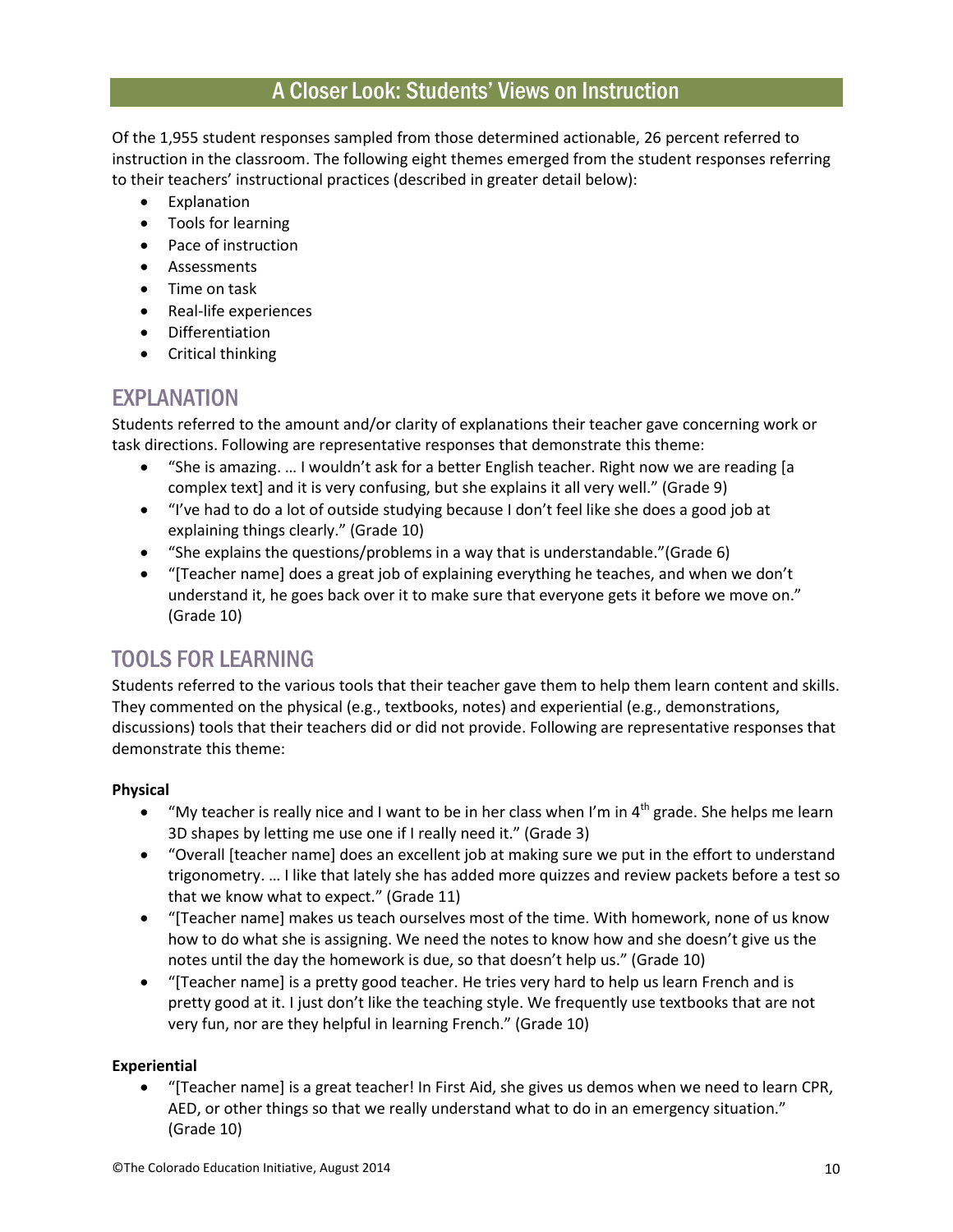- "Great teacher. … A lot of solo learning, such as reading and writing assignments. More class discussion would be a better benefit towards learning." (Grade 10)
- "Teacher name) is awesome, but should do more hands-on experiments to make class more interesting and understandable." (Grade 6)
- "She is one of my favorite teachers of the day. She always uses stories as well as life experiences and culture to explain and add things that catch our attention during lessons." (Grade 8)

### PACE OF INSTRUCTION

Students referred to how quickly their teachers taught them. Following are representative responses that demonstrate this theme:

- "She is very nice, but sometimes she goes too fast over new subjects and it is hard to understand." (Grade 10)
- "She's a great teacher. [She] connects with the students as if they're her friends but the lesson can go slow sometimes." (Grade 8)
- "She goes really fast and doesn't explain things or lessons correctly. She gives us too much work and doesn't give us to time to do the work, only like 20 minutes and we never finish." (Grade 11)
- "My teacher likes to move quickly. That's good, but sometimes it can get confusing." (Grade 8)

# **ASSESSMENTS**

Students referred to the qualities of the assessments they were given throughout the year. Following are representative responses that demonstrate this theme:

- "I think that it's a good class, but we never really finish projects we have started, which can get a little annoying. If we could follow through with projects we have started, it would be amazing." (Grade 7)
- "I feel like I am learning interesting information, however, the design of the tests makes it so that I never have to memorize the information and that is a problem." (Grade 9)
- "Less testing because tests don't show kids' abilities in the subject. It just shows if they can study or not." (Grade 8)

### TIME ON TASK

Students referred to the time teachers gave them to complete work or the time spent on particular content and skills. Following are representative responses that demonstrate this theme:

- "[Teacher name] is a good teacher. ... We get to build cool things and learn lots of exciting activities. ... We even have a week to complete our projects before going on to the next module (or project) so everyone would have a fair amount of time for their module." (Grade 6)
- "She is an amazing teacher. She makes every day fun when I have her, but we could use some actual time to work on actual subjects, not just playing on the computer, and spend more time COOKING." (Grade 8)
- "I think in class we should use time that we need to practice instead of wasting it." (Grade 4)
- "I feel like we learn too much too fast. We get the worksheets one day and have part of class to finish them and that's it. I wish there was more time to get things clarified or have more than one way of doing things or even just tricks to remember things." (Grade 8)

#### REAL-LIFE EXPERIENCES

Students referred to the ways in which their teachers brought in connections from outside of school to deepen understanding of and investment in a discipline or subject. Following are representative responses that demonstrate this theme: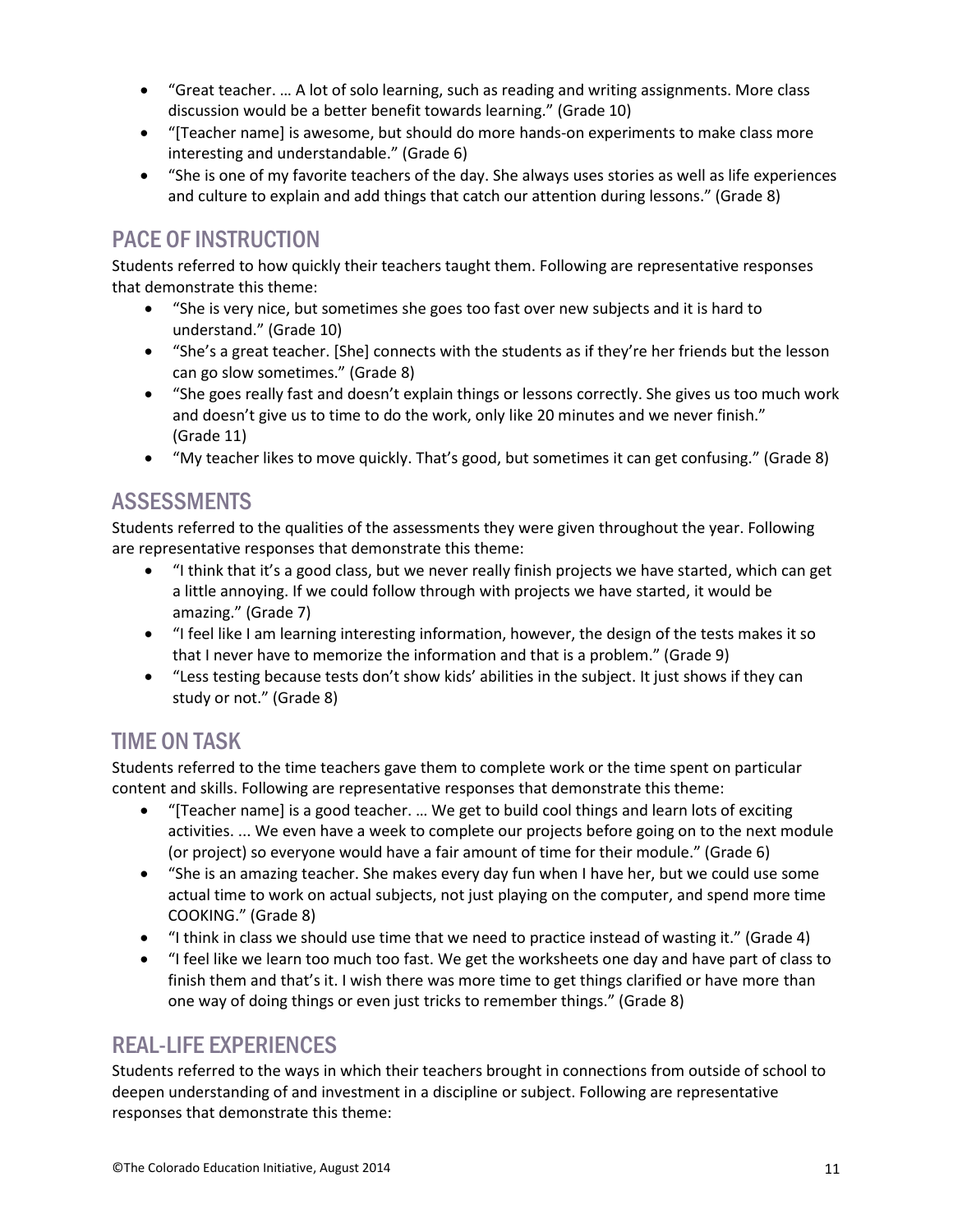- "[Teacher name] is a kooky, but great teacher and I absolutely love having her class! She makes it a fun learning process and gives us art skills we can use in everyday life. I couldn't tell you how much I've benefited from her class. It helps with all kind of art and drawing. The day she retires will be a sad day." (Grade 8)
- "Maybe try more hands-on activities. Try and connect calculus to the outside world, and explain why it is important for us to be learning it." (Grade 11)
- "[Teacher name] is my favorite teacher. I am in his [specific course] and he tries his best to make the difficult material easy to understand by applying the knowledge to real life or other things that we have learned in the past." (Grade 10)
- "[Teacher name] is a great teacher. She teaches us things that are relevant to real life, not just things that will help us in school." (Grade 8)

#### **DIFFERENTIATION**

Students referred to the ways in which their teachers responded to students by providing different ways of accessing material and demonstrating mastery of content and skills. Following are representative responses that demonstrate this theme:

- \* "[Teacher name] is my favorite teacher. She's really fun and makes learning very enjoyable. She is very funny and likes to do crafts and artistic things in class to help us learn in different ways." (Grade 8)
- "He's very flexible with the different ways people learn!" (Grade 11)
- "I understand that it's difficult to plan when some students are more advanced than others, but I feel a lot of time is wasted for me waiting for other students to repeat what we have been working on for a while, five times every class." (Grade 7)
- "Needs to interact and show how to learn Spanish in different ways, not just one way." (Grade 9)

# CRITICAL THINKING

Students referred to the ways that their teachers pushed them beyond memorizing material so they could come to and question bigger, more conceptual understandings. Following are representative responses that demonstrate this theme:

- "He is a really good teacher. … He makes sure that we understand what we're learning and that we learn the roots of what we're learning, not just the facts and dates. He gets us to understand the origin of it all." (Grade 11)
- "This teacher is very good! He really emphasizes the big picture of things and why and not just answers like dates, names, etc. He explains things well." (Grade 10)
- "[Teacher name] is a very good teacher who makes you think about problems critically instead of just giving us the answers." (Grade 10)
- "[Teacher name] has an amazing personality and is very nice and respects all of us, although she is not a very good teacher. She doesn't really teach us the lessons and only makes us memorize the answers." (Grade 8)